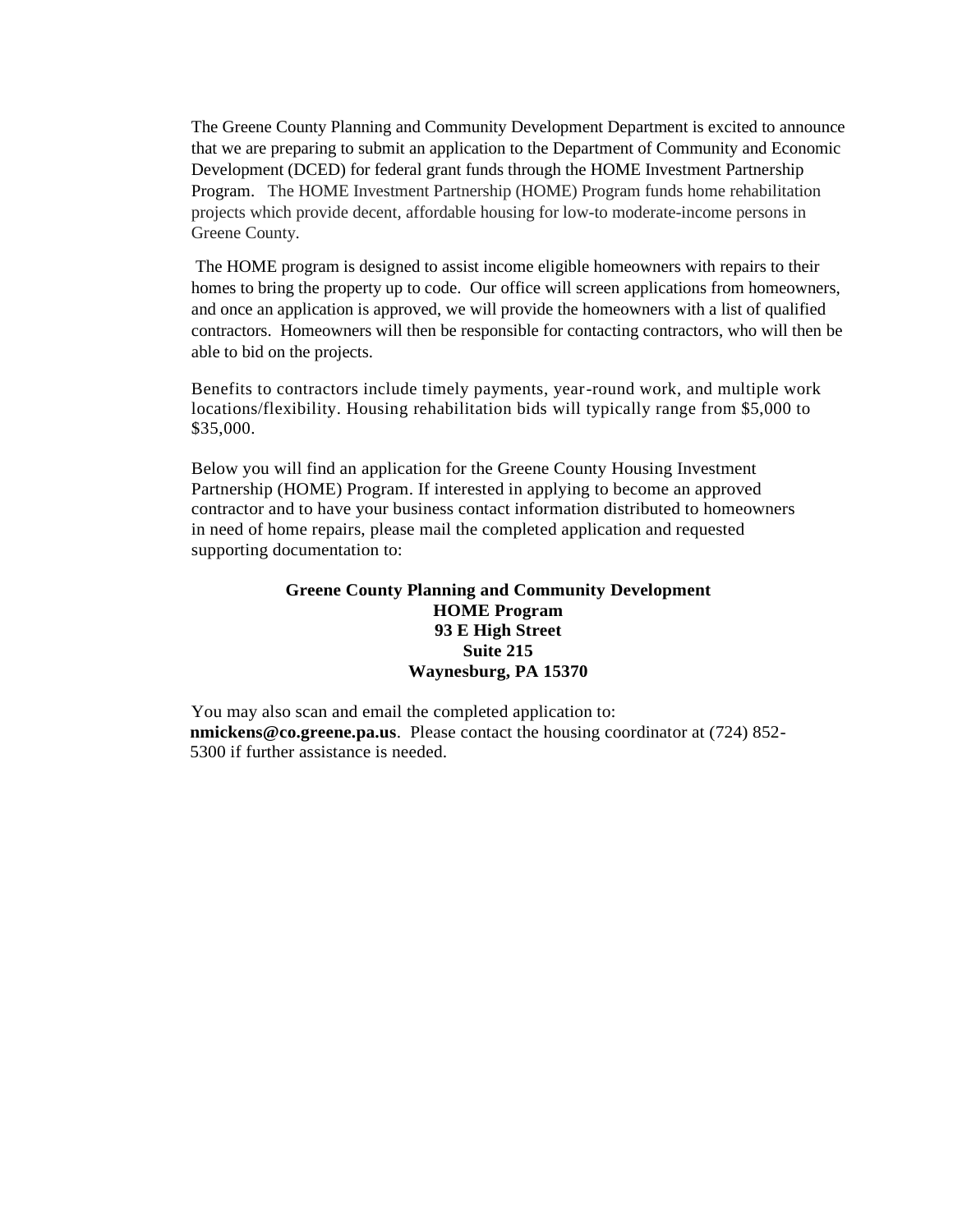## **Contractor approval process**

- 1. The contractor must complete and return the enclosed application and supporting documentation to the Greene County HOME Program.
- 2. The contractor must furnish evidence of comprehensive liability insurance coverage, to include but not limited to, bodily injury including death and any damages arising out of the work performed by the contractor, per this agreement. Coverage shall be a minimum of three hundred thousand (\$300,000) per occurrence for bodily injury and one hundred thousand (\$100,000) per occurrence for property damage. All contractors must contact their insurance carrier to request that a certificate of insurance coverage be sent to the county verifying the contractor's liability insurance coverage.
- 3. The contractor must furnish evidence of Workman's Compensation insurance.
- 4. Lead certification is a federal requirement for this program. If you have a valid lead certification, please send a copy with the application. If you do not currently have a lead certificate but are willing to obtain one, please check "Yes" to question 15.
- 5. The contractor must have at least one year of contracting business experience.
- 6. The contractor must have (or be able to secure) sufficient credit or finances to properly and efficiently conduct business.
- 7. The contractor must be willing to provide references concerning job performance and quality by request.
- 8. Approved contractors will be placed on the Greene County HOME Program "Approved Contractor List" that will be provided to homeowners once their application is approved.
- 9. Projects will be bid out following federal procurement regulations. One such regulation is that all contractors must be registered in the federal System for Award Management (SAM). You do not need to provide evidence of SAM registration when returning this application, but you would need to complete the SAM registration prior to bidding on a project. Registering for SAM is a fairly straightforward no-cost online process, and we can assist with the registration.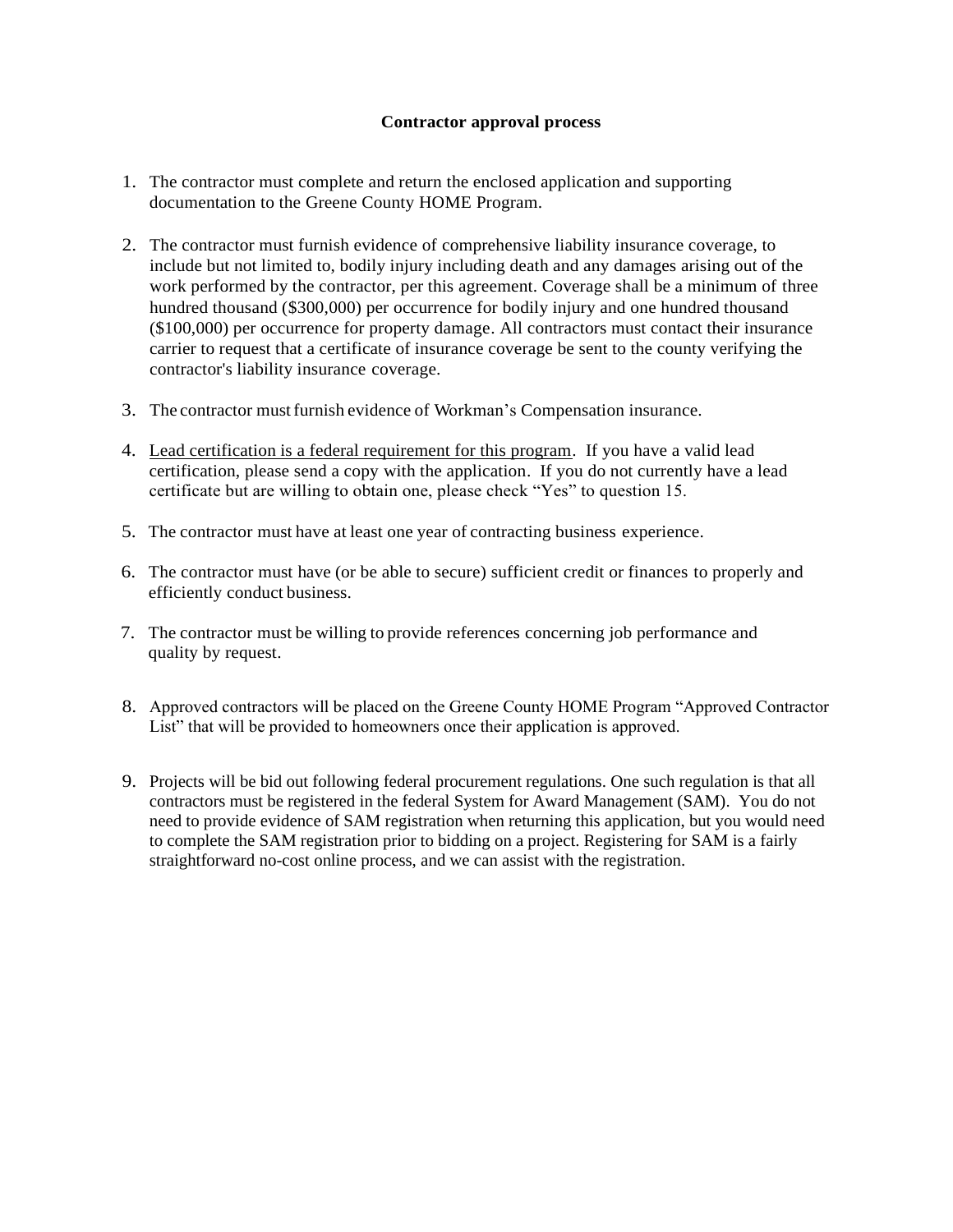## **STATEMENT OF BIDDER/CONTRACTOR QUALIFICATIONS**

Please answer all questions thoroughly. This document must be notarized. If you need additional space to answer any questions, please attach a separate sheet.

| 1.                                                                                 |                                                                              |                                                                                                                       |
|------------------------------------------------------------------------------------|------------------------------------------------------------------------------|-----------------------------------------------------------------------------------------------------------------------|
| Name of Primary Owner:<br>2.                                                       |                                                                              | <u> 1989 - Johann Harry Harry Harry Harry Harry Harry Harry Harry Harry Harry Harry Harry Harry Harry Harry Harry</u> |
| <b>Business Address:</b><br>3.                                                     |                                                                              |                                                                                                                       |
|                                                                                    |                                                                              |                                                                                                                       |
| Phone Number:<br>4.                                                                |                                                                              |                                                                                                                       |
| Email:<br>5.                                                                       |                                                                              |                                                                                                                       |
| 6.                                                                                 |                                                                              |                                                                                                                       |
| 7.                                                                                 | Business Structure (circle one): LLC Sole Proprietor Partnership S-Corp Corp |                                                                                                                       |
| Tax ID No.:<br>8.                                                                  |                                                                              |                                                                                                                       |
| PA HIC No.:<br>9.                                                                  |                                                                              |                                                                                                                       |
|                                                                                    |                                                                              | 10. Please list all owner or partners in the business, including percentage of ownership and Tax ID/SS                |
| nos.                                                                               |                                                                              |                                                                                                                       |
| <b>NAME</b>                                                                        | % OWNED                                                                      | TAX ID or SS no.                                                                                                      |
|                                                                                    |                                                                              |                                                                                                                       |
|                                                                                    |                                                                              |                                                                                                                       |
|                                                                                    |                                                                              |                                                                                                                       |
|                                                                                    |                                                                              |                                                                                                                       |
|                                                                                    |                                                                              | 11. How many years have you been operating under this business name/trade name?                                       |
| 12. How many permanent employees does the business have? _______________________   |                                                                              |                                                                                                                       |
|                                                                                    |                                                                              | 13. Have you ever operated under another trade name/business name? ______ YES _______NO                               |
|                                                                                    |                                                                              |                                                                                                                       |
|                                                                                    |                                                                              |                                                                                                                       |
| 14. What type of work does your business perform? (roofing, GC, electrical, etc.). |                                                                              |                                                                                                                       |
|                                                                                    |                                                                              |                                                                                                                       |
|                                                                                    |                                                                              |                                                                                                                       |
|                                                                                    |                                                                              |                                                                                                                       |
|                                                                                    |                                                                              | 15. Do you hold certification for any of the following environmental hazards? (check all applicable)                  |
|                                                                                    |                                                                              |                                                                                                                       |
|                                                                                    |                                                                              | 16. If you do not have any of these certifications, would you be interested in a local training to obtain             |
| these certifications? YES                                                          | N <sub>O</sub>                                                               |                                                                                                                       |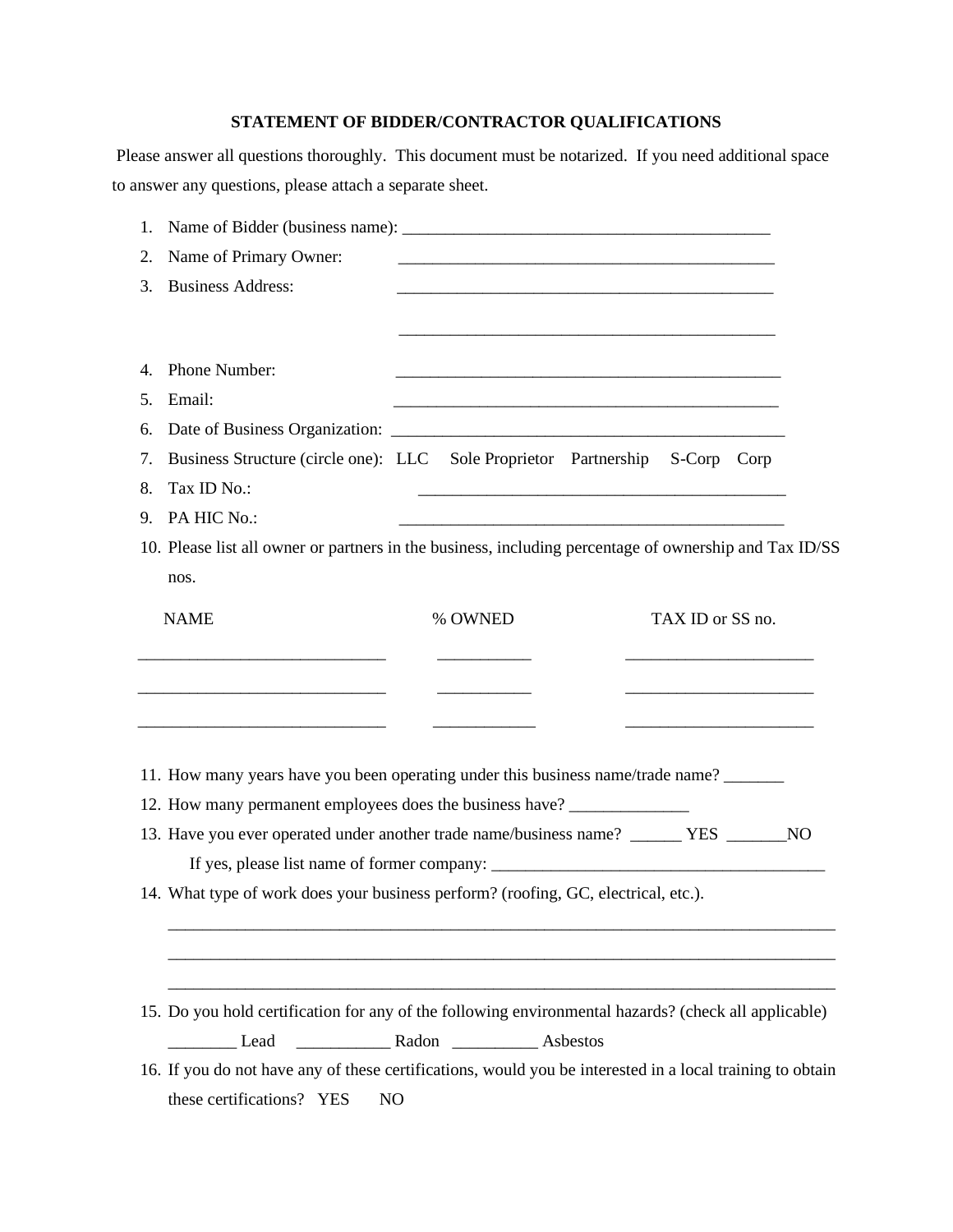17. Have you ever failed to complete a job you were contracted for? \_\_\_\_\_\_\_ YES \_\_\_\_\_\_\_\_\_\_NO If yes, what job and why were you unable to complete the work? \_\_\_\_\_\_\_\_\_\_\_\_\_\_\_\_\_\_\_\_\_\_\_

\_\_\_\_\_\_\_\_\_\_\_\_\_\_\_\_\_\_\_\_\_\_\_\_\_\_\_\_\_\_\_\_\_\_\_\_\_\_\_\_\_\_\_\_\_\_\_\_\_\_\_\_\_\_\_\_\_\_\_\_\_\_\_\_\_\_\_\_\_\_\_\_\_\_\_\_\_

18. Please list 3 projects recently completed by your company. For each job, please state the approximate cost for each job, year completed, nature of the work performed, and the name and address of the person/entity for whom the work was completed.

\_\_\_\_\_\_\_\_\_\_\_\_\_\_\_\_\_\_\_\_\_\_\_\_\_\_\_\_\_\_\_\_\_\_\_\_\_\_\_\_\_\_\_\_\_\_\_\_\_\_\_\_\_\_\_\_\_\_\_\_\_\_\_\_\_\_\_\_\_\_\_\_\_\_\_\_\_

| a.<br><u> 1980 - Johann Stein, mars et al. (</u> † 1920)                                |
|-----------------------------------------------------------------------------------------|
|                                                                                         |
|                                                                                         |
| 19. Please list any large equipment/machinery available: _______________________        |
| 20. Are you able to qualify for a performance bond?                                     |
| If you are already bonded, please provide name and phone number of bonding agent:       |
| 21. Insurance. Please complete this section and attach a copy of your insurance policy. |
|                                                                                         |
|                                                                                         |
|                                                                                         |
|                                                                                         |
|                                                                                         |
| Amount of liability and compensation coverage: __________________________________       |
|                                                                                         |
| 22. Please list three trade references with phone numbers:                              |
| $\mathbf{a.}$ $\qquad \qquad$                                                           |
| $c.$ $\qquad \qquad$                                                                    |